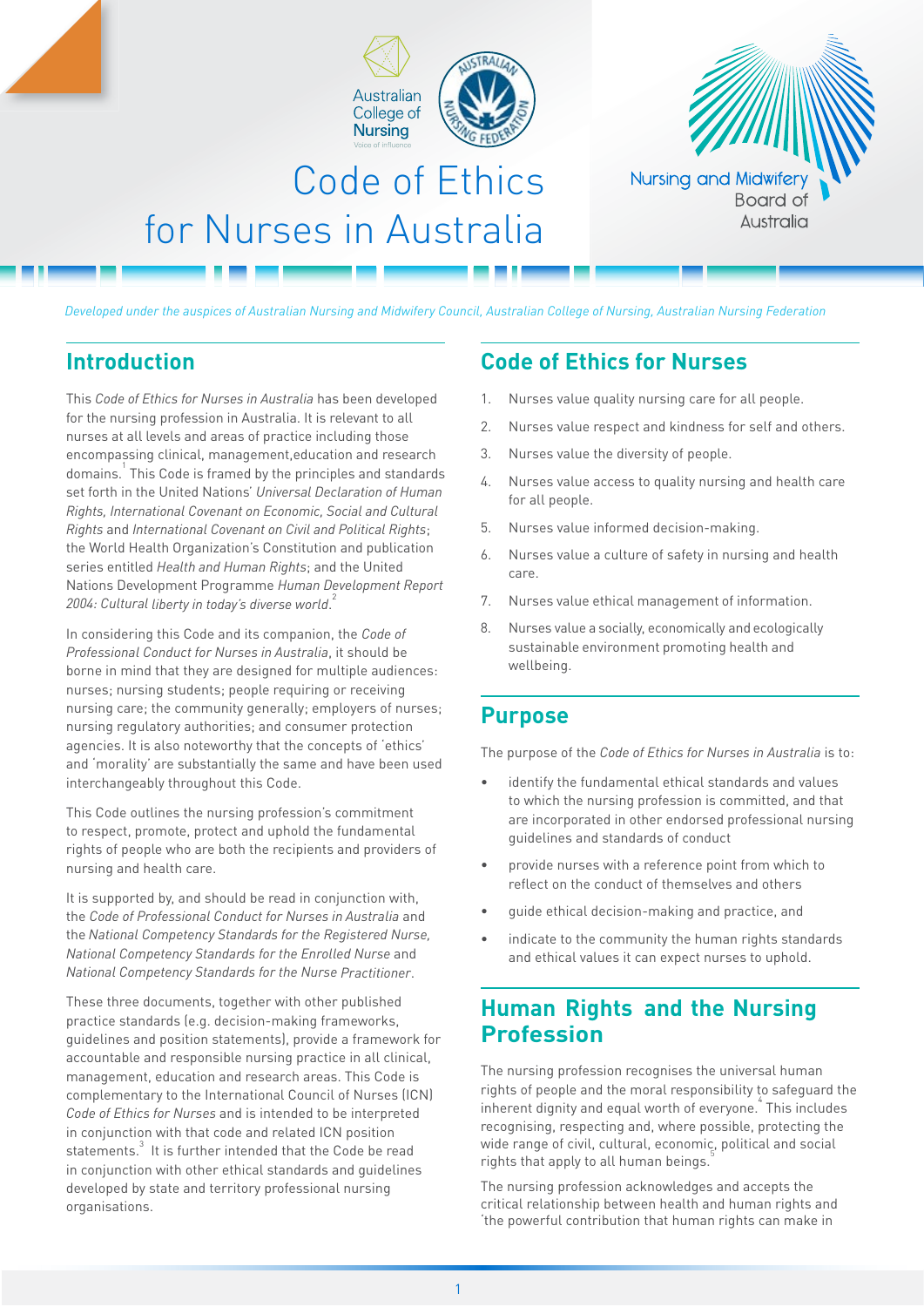

improving health outcomes'.<sup>6</sup> Accordingly, the profession recognises that accepting the principles and standards of human rights in health care domains involves recognising, respecting, actively promoting and safeguarding the right of all people to the highest attainable standard of health as a fundamental human right, and that 'violations or lack of attention to human rights can have serious health consequences'.

In recognising the linkages and operational relationships that exist between health and human rights, the nursing profession respects the human rights of Australia's Aboriginal and Torres Strait Islander peoples as the traditional owners of this land, who have ownership of and live a distinct and viable culture that shapes their world view and influences their daily decision-making. Nurses recognise that the process of reconciliation between Aboriginal and Torres Strait Islander and non-indigenous Australians is rightly shared and owned across the Australian community. For Aboriginal and Torres Strait Islander people, while physical, emotional, spiritual and cultural wellbeing are distinct, they also form the expected whole of the Aboriginal and Torres Strait Islander model of care.

The nursing profession also acknowledges the diversity of people constituting Australian society, including immigrants, asylum seekers, refugees and detainees, and the responsibility of nurses to provide just, compassionate, culturally competent and culturally responsive care to every person requiring or receiving nursing care.

### **Guiding Framework**

This Code contains eight value statements. Nurses and students of nursing are encouraged to use the statements as a guide when reflecting on the degree to which their clinical, managerial, educational or research practice<sup>9</sup> demonstrates and upholds those values.

The explanations accompanying each of the eight value statements are organised into four categories: self, person (health consumer), colleagues and community.

- **• Self:** refers to the nurse, registered or enrolled, who is employed in that capacity. It also refers to students of nursing.
- **• Person** (health consumer): refers to the person requiring or receiving health care, treatment, advice, information or other related services. It includes the full range of alternative terms such as client, resident and patient. This term may include the family, friends, relatives and other members of a person's nominated social network, and people who are associated with the person who is the recipient of care.<sup>10</sup>
- **• Colleagues:** includes other nurses, students, other health care workers, staff and others lawfully involved in the care of the person.

**• Community:** refers to Australian society as a whole regardless of geographic location and any specific group the individual receiving nursing care defines as community, including those identifying as culturally connected through ethnicity, shared history, religion, gender and age.

The explanation accompanying each value statement is not intended to cover all issues that a nurse should take into account when faced with ethical problems. Ethical practice can pose challenges for nurses and may lead to conflict with colleagues and authorities. This Code does not provide a formula for the resolution of ethical issues, nor can it adequately address the definition and exploration of terms, concepts and practical issues that are part of the broader study of nursing, ethics and human rights. Nurses have a responsibility to develop their knowledge and understanding of ethics and human rights in order to clarify issues relevant to their practice and to inform their response to the issues identified. Nurses also have a responsibility to promote the *Code of Ethics for Nurses in Australia* in nursing and health care domains.

# **Code of Ethics**

#### **Value statement 1**

#### Nurses value quality nursing care for all people

#### Explanation

Valuing quality nursing care involves nurses accepting accountability for the standard of nursing care they provide, helping to raise the standard of nursing care, and taking action when they consider, on reasonable grounds, the standard of nursing care to be unacceptable. This includes a responsibility to question and report what they consider, on reasonable grounds, to be unethical behaviour and treatment.

- **1. Self:** Nurses who value quality nursing care recognise that they are accountable for the decisions they make regarding a person's care; accept their moral and legal responsibilities for ensuring they have the knowledge, skills and experience necessary to provide safe and competent nursing care; and practise within the boundaries of their professional role. Nurses who value quality nursing care ensure the professional roles they undertake are in accordance with the agreed practice standards of the profession. Nurses are also entitled to conscientiously refuse to participate in care and treatment they believe on religious or moral grounds to be unacceptable ('conscientious objection').
- **2. Person** (health consumer): Nurses recognise that people are entitled to quality nursing care, and will strive to secure for them the best available nursing care. In pursuit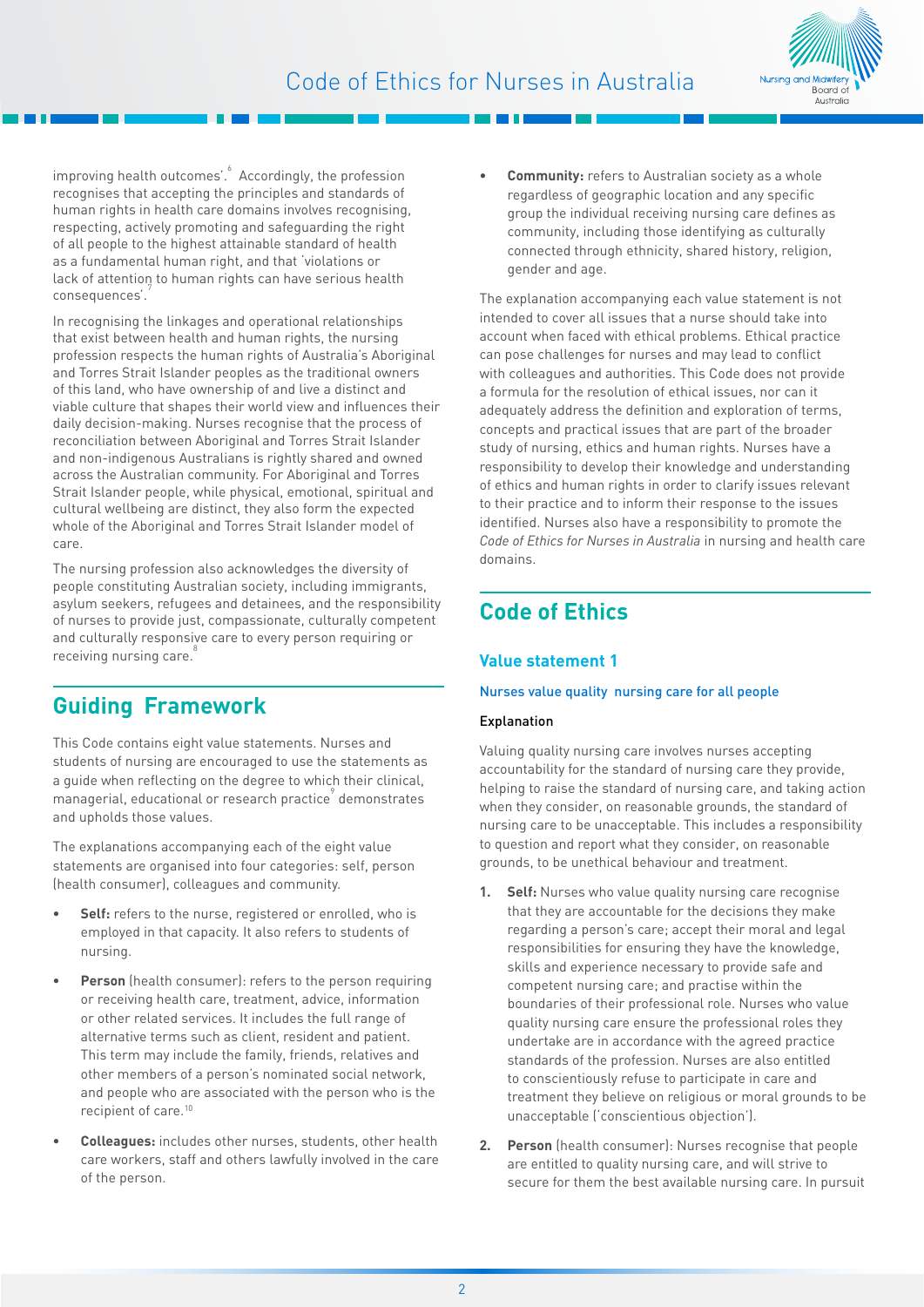

of this aim, nurses are entitled to participate in decisions regarding a person's nursing care and are obliged to question nursing care they regard as potentially unethical or illegal. Nurses actively participate in minimising risks for individuals.

- **3. Colleagues**: Nurses take steps to ensure that not only they, but also their colleagues, provide quality nursing care. In keeping with approved reporting processes,<sup>11</sup> this may involve reporting, to an appropriate authority, cases of unsafe, incompetent, unethical or illegal practice. Nurses also support colleagues whom they reasonably consider are complying with this expectation.
- **4. Community:** Nurses, individually and collectively, participate in creating and maintaining ethical, equitable, culturally and socially responsive, clinically appropriate and economically sustainable nursing and health care services for all people living in Australia. Nurses value their role in providing health counselling and education in the broader community. Nurses, individually and collectively, encourage professional and public participation in shaping social policies and institutions; advocate for policies and legislation that promote social justice, improved social conditions and a fair sharing of community resources; and acknowledge the role and expertise of community groups in providing care and support for people. This includes protecting cultural practices beneficial to all people, and acting to mitigate harmful cultural practices.<sup>12</sup>

#### **Value Statement 2**

#### Nurses value respect and kindness for self and others

#### Explanation

Valuing respect for self and others encompasses valuing the moral worth and dignity of oneself and others. It includes respecting the individual ethical values people might have in the context of health care. Kindness is the demonstration of simple acts of gentleness, consideration and care. The practise of kindness as a committed and everyday approach to care reduces the power imbalance between a person requiring or receiving care and a nurse, by placing the nurse at the person's service, which is the appropriate relationship.

- **1. Self:** Respecting oneself involves recognising one's own intrinsic worth as a person and is reflected in all aspects of personal identity. Self-respect enables nurses to foster their sense of personal wellbeing and act in ways that increase their own sense of self-worth. This involves nurses maintaining their own health, acknowledging their physical and psychological strengths and limitations, and developing personal qualities that promote effective professional relationships and practices.
- **2. Person** (health consumer): Respect for people who are health consumers recognises their capacity for active and informed participation in their own health care.

Nurses actively preserve the dignity of people through practised kindness and by recognising the vulnerability and powerlessness of people in their care. Significant vulnerability and powerlessness arises from the experience of illness and the need to engage with the health care system. The power relativities between a person and a nurse can be significant, particularly where the person has limited knowledge; experiences pain, illness and fear; needs assistance with personal care; or experiences an unfamiliar loss of self-determination. This vulnerability creates a power differential in the relationship between nurses and people in their care that must be recognised and managed.13

- **3. Colleagues**: Respect for colleagues involves acknowledging and respecting their knowledge, experience, expertise and insights. It includes practising kindness and modelling consideration and care towards each other; adopting collaborative approaches to personcentred care; and, taking into account the informed views, feelings, preferences and attitudes of colleagues. Dismissiveness, indifference, manipulativeness and bullying are intrinsically disrespectful and ethically unacceptable. Nurses who respect their colleagues support them in their efforts to realise the mutual goal of providing safe and quality care to people within a positive practice environment. Nurses supporting and mentoring students provide positive role models for future practice.
- **4. Community**: Respect for the community requires nurses to recognise and be responsive to the just moral claims of society and the fundamental human rights underpinning them. This involves responding to the needs and concerns of communities and responding, where possible, to relevant community initiatives aimed at promoting and protecting peoples' fundamental human rights to health and health care. It also involves nurses being responsible members of the community and fulfilling their civic responsibilities, such as participation in community affairs and in political life, and acting where possible to promote social justice.

#### **Value Statement 3**

#### Nurses value the diversity of people

#### Explanation

Valuing the diversity of people requires nurses to appreciate how different cultural backgrounds and languages may influence both the provision and receipt of nursing and health care.

- **1. Self**: Valuing diversity requires acknowledgment of one's own cultural similarities to and differences from others. It involves nurses recognising and valuing their own unique identity and experiences, including thoughts, beliefs, attitudes and perceptions.
- **2. Person** (health consumer): Valuing the diversity of people involves acknowledging and responding to each person as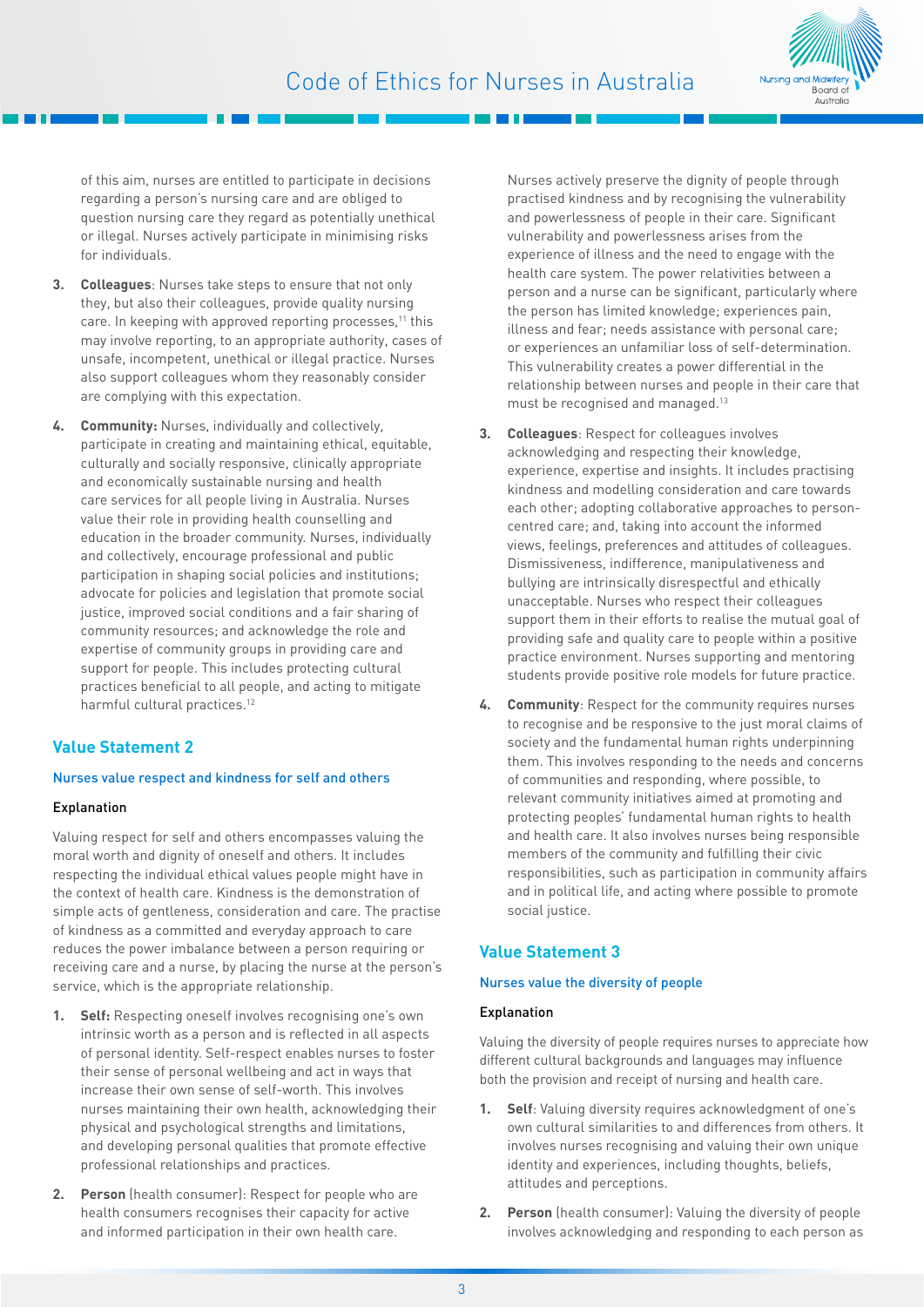

a unique individual, and to their culture. It requires nurses to develop cultural knowledge and awareness and greater responsiveness to the languages spoken<sup>14</sup> enabling them to better understand and respond effectively to the cultural and communication needs of people in their care, their families and communities during a health care encounter.

- **3. Community**: Nurses recognise and accept the diversity of people constituting the Australian community and that different groups may live their lives in ways informed by different cultural values, beliefs, practices and experiences. Nurses seek to eliminate disparities in nursing and health care, especially among population groups in society that are considered most vulnerable, including Aboriginal and Torres Strait Islander populations; asylum seekers, refugees and migrants; and ethnic, religious, national and racial minorities. Nurses work to reduce the adverse effects power imbalances and prejudicial attitudes and practices have on social and institutional justice, and on the just and humane provision and delivery of nursing and health care. In particular, they work to ensure people are not disadvantaged or harmed because of their appearance, language, culture.<sup>15</sup> religion, age, sexuality, national or social origin, economic or political status, physical or mental disability, health status.<sup>16</sup> or any other characteristics that may be used by others to reduce the equal enjoyment or exercise of the right to health.
- **4. Colleagues**: Nurses value and accept diversity among their colleagues and acknowledge the need for nondiscriminatory interpersonal and interprofessional relationships. They respect each other's knowledge, skills and experience and regard these as a valuable resource.

#### **Value Statement 4**

#### Nurses value access to quality nursing and health care for all people

#### Explanation

Valuing nursing and health care for all people requires nurses to uphold the principles and standards of the right to nursing and health care as measured by the availability, accessibility, acceptability, quality and safety of nursing and health care services. Specifically, access refers to the extent to which a person or community can obtain health care services. This includes knowledge of when it is appropriate to seek health care, the ability to travel to and the means to pay for health care. Access does not mean the ability to provide all services imaginable for everyone, but rather the ability to reasonably and equitably provide services based on need, irrespective of geography, social standing, ethnicity, age, race, level of income, gender or sexuality.

**5. Self:** Nurses value and accept responsibility for self- care. This involves maintaining their own health, acknowledging their physical and psychological strengths and limitations,

and developing personal qualities that promote effective professional relationships and practices. This includes nurses maintaining and improving their knowledge, skills and attitudes so that they can perform their professional duties effectively in the respective domains in which they may practise. When caring for one's self calls into question participation in particular practices (whether in a research, educational, managerial or clinical domain),<sup>17</sup> nurses act in accordance with the statements contained in this Code regarding conscientious objection.

- **6. Person** (health consumer): Nurses valuing non-harmful, non-discriminatory care provide nursing care appropriate to the individual that recognises their particular needs and rights. They seek to eliminate prejudicial attitudes concerning personal characteristics such as race, ethnicity, culture, gender, sexuality, religion, spirituality, disability, age and economic, social or health status. These commitments also apply when care is extended to members of the person's family, their partners, friends and other members of a person's nominated social network.
- **7. Colleagues**: Nurses value the health of colleagues and foster supportive and constructive relationships, recognising that their colleagues also have physical and psychological strengths and limitations and respecting their need for self-care.
- **8. Community**: Valuing the availability, accessibility, acceptability, quality and safety of nursing and health care services for the community requires nurses to be informed and knowledgeable about the provision of ethical and culturally competent care. Nurses promote the provision of quality nursing and health care to all members of the community and oppose stigmatising or harmful discriminatory beliefs or actions. Nurses uphold and comply with policies and agreements existing in Australia regarding the ethical media representation of health consumers and health-related matters.

#### **Value Statement 5**

#### Nurses value informed decision-making

#### Explanation

Nurses value people's interests in making free and informed decisions. This includes people having the opportunity to verify the meaning and implication of information being given to them when making decisions about their nursing and health care. Nurses also recognise that making decisions is sometimes constrained by circumstances beyond individual control and that there may be circumstances where informed decisionmaking cannot always be fully realised.

**1. Self**: Nurses make informed decisions in relation to their practice within the constraints of their professional role and in accordance with ethical and legal requirements. Nurses are entitled to do this without undue pressure or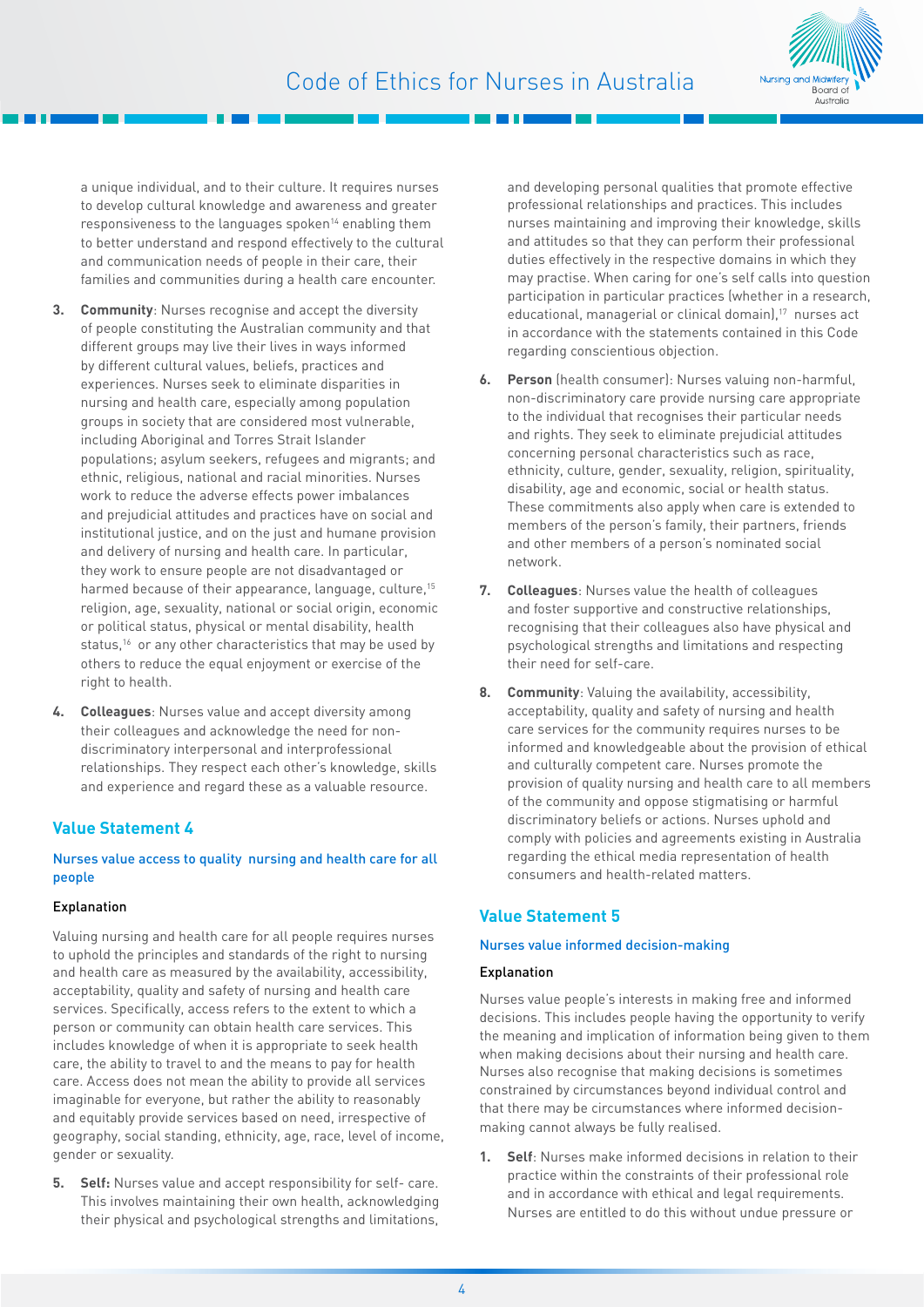

coercion of any kind. Nurses are responsible for ensuring their decision-making is based on contemporary, relevant and well-founded knowledge and information.

- **2. Person** (health consumer): Nurses value the legal and moral right of people, including children, to participate whenever possible in decision-making concerning their nursing and health care and treatment, and assist them to determine their care on the basis of informed decisionmaking. This may involve ensuring people who do not speak English have access to a qualified health interpreter. Nurses recognise and respect the rights of people to engage in shared decision-making when consenting to care and treatment. Nurses also value the contribution made by persons whose decision-making may be restricted because of incapacity, disability or other factors, including legal constraints. Nurses are knowledgeable about such circumstances and in facilitating the role of family members, partners, friends and others in contributing to decision-making processes.
- **3. Colleagues**: Nurses respect the rights of colleagues and members of other disciplines to participate in informed decision-making. Making these collaborative and informed decisions includes involving the person requiring or receiving nursing care (or their representative) in decisions relating to their nursing or health care, without being subject to coercion of any kind.
- **4. Community**: Nurses value the contribution made by the community to nursing and health care decision-making through a range of activities, including consumer groups, advocacy and membership of health-related committees. Nurses also assist in keeping the community accurately informed on nursing and health-related issues.

#### **Value Statement 6**

#### Nurses value a culture of safety in nursing and health care

#### Explanation

Valuing a culture of safety involves nurses actively engaging in the development of shared knowledge and understanding of the crucial importance of safety in contemporary health care. Nurses who value a culture of safety appreciate that safety is everyone's responsibility. Nurses support the development of risk management processes and a practice environment designed to reduce the incidence and impact of preventable adverse events in health care. Nurses also support the open disclosure of any adverse events to any person affected during the course of their care.<sup>18</sup>

**1. Self**: Nurses value safe practice and a safe working environment; practise within the limitations of their knowledge and skills; and recognise and avoid situations where their ability to deliver quality care may be impaired. Nurses have a moral and legal right to practise in a safe environment, without fear for their own safety or that of others, and they seek remedies through accepted channels, including legal action, when this is not the case. Nurses value the maintenance of competence in contributing to a safe care and practice environment.

- **2. Person** (health consumer): Nurses recognise that people are vulnerable to injuries and illnesses as a result of preventable human error and adverse events while in health care settings. Nurses play a key role in the detection and prevention of errors and adverse events in health care settings, and support and participate in systems to identify circumstances where people are at risk of harm. Nurses act to prevent or control such risks through prevention, monitoring, early identification and early management of adverse events. Nurses contribute to the confidential reporting of adverse events and errors, and to organisational processes for the open disclosure of these events to persons affected during the course of their care.
- **3. Colleagues**: Nurses work with their colleagues to create a culture of safety. Nurses support the development of safer health care systems through non-punitive human error, adverse event management and related education. Nurses value the critical relationship between consumer safety and interprofessional competencies, including trustful communication, teamwork and situation awareness. Nurses view the detection of their own errors and risks or those of their colleagues as opportunities for achieving a safer health care system.
- **4. Community**: Nurses, acting through their professional and industrial organisations and other appropriate authorities, participate in developing and improving the safety and quality of health care services for all people. This includes actively promoting the provision of equitable, just and culturally and socially responsive health care services for all people living, or seeking residence or asylum, in Australia. It also involves raising public awareness about the nature and importance of consumer safety programs in health care services.

#### **Value Statement 7**

#### Nurses value ethical management of information

#### Explanation

The generation and management of information (including health care records and other documents) are performed with professionalism and integrity. This requires the information being recorded to be accurate, non-judgemental and relevant to the health, care and treatment of a person. All health documentation is a record that cannot be changed or altered other than by the addition of further information. A notation in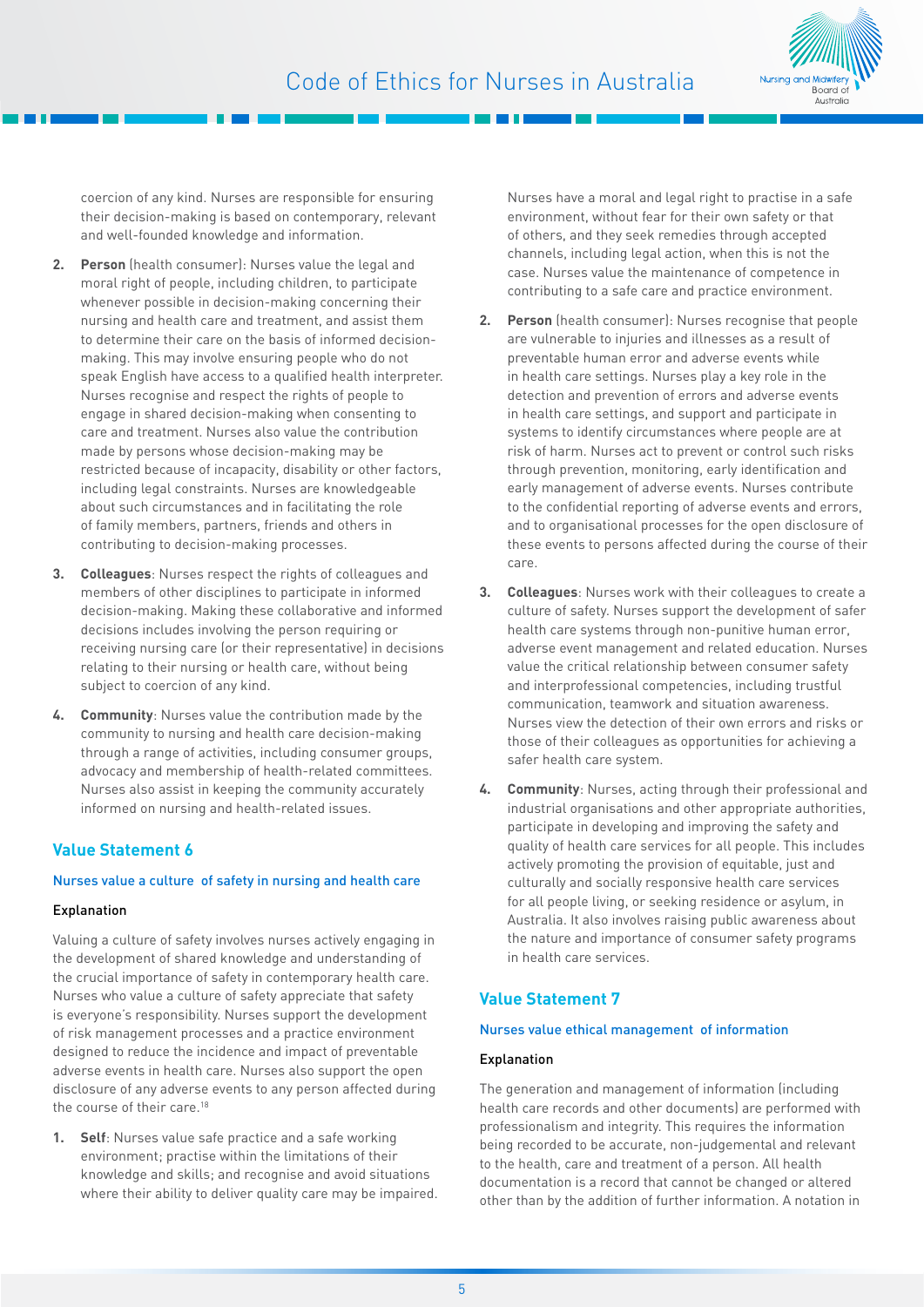



a record or a document used for health care communication can have a powerful positive or negative impact on the quality of care received by a person. These effects can be longlasting, either through ensuring the provision of quality care, or through enshrining stigma, stereotyping and judgement in health care decision-making and health care provision experienced by a person.<sup>19</sup>

The ethical management of information involves respecting people's privacy and confidentiality without compromising health or safety. This applies to all types of data, including clinical and research data, irrespective of the medium in which the information occurs or is stored.<sup>20</sup> Personal information may only be shared with the consent of the individual or with lawful authorisation.

- **1. Self**: Nurses are entitled to the same moral, professional and legal safeguards as any other person in relation to their personal information.21 Nurses have a right to expect that their personal information will not be shared with another person without their approval or lawful authorisation.
- **2. Person** (health consumer): Nurses are aware of, and comply with, the conditions under which information about individuals – including children, people who are incapacitated or disabled or who do not speak or read English – may or may not be shared with others. Nurses respect each person's wishes about with whom information may be shared and preserve each person's privacy to the extent this does not significantly compromise or disadvantage the health or safety of the person or others. Nurses comply with mandated reporting requirements and conform to relevant privacy and other legislation. Ethical information management also requires nurses to maintain information and records needed in order to provide quality nursing care. Nurses do not divulge information about any particular person to anyone not authorised to have that information.22
- **1. Colleagues**: Nurses value the ethical management of information and recognise that their colleagues enjoy the same protections as other people with regard to personal information.23 This does not override the responsibility nurses may have in reporting aspects of a colleague's professional practice giving reasonable cause for concern. Nurses ensure colleagues are given reliable information about the risks posed by people to whom they are providing or planning to provide care, subject to approved policies and relevant privacy and other legislation.
- **2. Community**: Nurses comply with systems of information management meeting the standards and expectations of the community, including measures which protect the privacy and confidentiality rights, relating to the health care of all people living or seeking residency or asylum in Australia. Nurses are sensitive to, and respect, special

requirements that may apply to the communication or sharing of information having cultural significance.

#### **Value Statement 8**

#### Nurses value a socially, economically and ecologically sustainable environment promoting health and wellbeing

#### Explanation

Nurses value strategies aimed at preventing, minimising and overcoming the harmful effects of economic, social or ecological factors on the health of individuals and communities. Commitment to a healthy environment involves the conservation and efficient use of resources such as energy, water and fuel, as well as clinical and other materials.

- **1. Self**: Nurses use all resources efficiently and comply with strategies aimed at the sustainable use of resources (including safe re-use, recycling and conservation) in the course of their practice. Nurses may also contribute to the development, implementation and monitoring of relevant policies and procedures.
- **2. Person** (health consumer): Nurses are sensitive to, and informed about, the social and environmental factors that may contribute to a person's ill health and that may play a part in their recovery. Nurses take into account the economic and domestic circumstances of people where these impact, positively or adversely, upon their needs and health.
- **3. Colleagues**: Nurses help bring to the attention of their colleagues and employers the adverse effects of environmentally harmful processes and practices, and collaborate to minimise these as they occur in health care settings. Nurses work cooperatively with colleagues to improve the conservation, efficient use and safe recycling of resources in the workplace.
- **4. Community**: Nurses recognise and understand the contribution economic, social and ecological factors, such as poor education, social exclusion and prejudice, crime, poverty, inadequate housing, inadequate community infrastructure and services and environmental pollution and degradation, may make to ill health in the community. Nurses value and contribute towards strategies aimed at preventing and overcoming these problems and at minimising their harmful effects.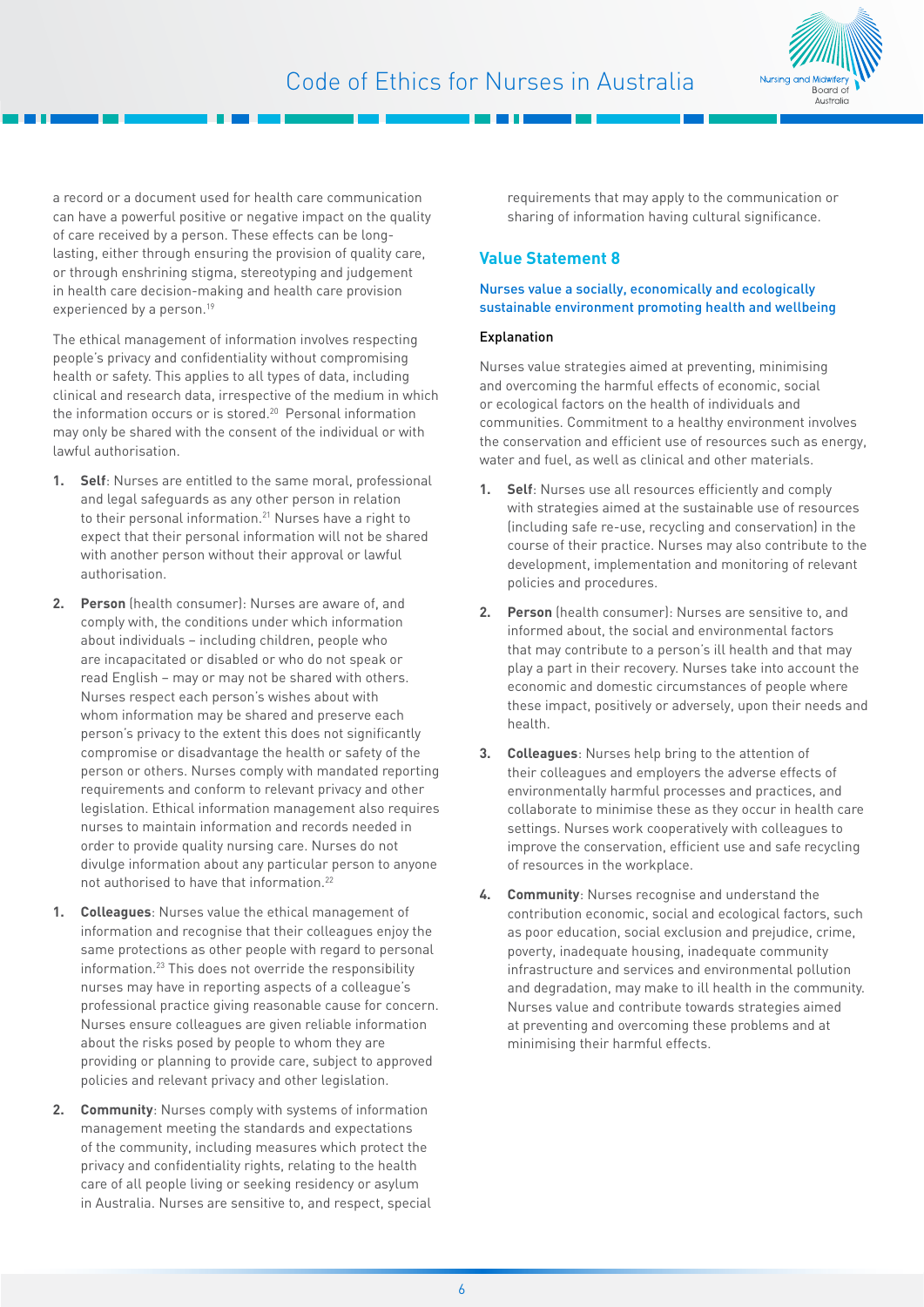

# **Acknowledgments**

The impetus for the development of the Code came from the Australasian Nurse Registering Authorities Conference (ANRAC) in 1990, when the research arising from the ANRAC Nursing Competencies Assessment Project indicated there was not a clear focus on the ethical standards expected and required of nurses practising in the cultural context of Australia.

The *Code of Ethics for Nurses in Australia* was first developed in 1993 under the auspices of the then Australian Nursing Council Inc. (subsequently the Australian Nursing and Midwifery Council), Royal College *of* Nursing, *Australia* (unified with The College of Nursing on 1 July 2012 to become Australian College of Nursing), and the Australian Nursing Federation. In 2000 and 2006 respectively these peak organisations agreed to undertake a joint project to review the Code. It is recognised that the Code could not have been realised without the participation of nurses and nursing organisations in Australia, whose many submissions and comments informed the revision of the Code. These contributions are acknowledged and appreciated.

When the National Registration and Accreditation Scheme commenced in Australia in 2010, this publication became a document of the Nursing and Midwifery Board of Australia, as the body responsible for the regulation of nurses and midwives. Except to update the design and names of relevant organisations, the content of the original document has not been changed unless indicated otherwise.

### **References**

Australian Nursing and Midwifery Council (2002) *National Competency Standards for the Enrolled Nurse*, ANMC, Canberra. Available at[:www.anmc.org.au. A](http://www.anmc.org.au/ )ccessed:19 March 2008.

Australian Nursing and Midwifery Council (2006) *National Competency Standards for the Nurse Practitioner*, ANMC, Canberra. Available at[:www.anmc.org.au.](http://www.anmc.org.au/ ) Accessed:19 March 2008.

Australian Nursing and Midwifery Council (2006) *National Competency Standards for the Registered Nurse*, ANMC, Canberra. Available at: [www.anmc.org.au. A](http://www.anmc.org.au/ )ccessed:19 March 2008.

Australian Council for Safety and Quality in Health Care and Standards Australia (2003) *Open Disclosure Standard: A national standard for open communication in public and private hospitals, following an adverse event in health care*, Commonwealth of Australia, Canberra.

Beauchamp T and Childress J (2001) *Principles of Biomedical Ethics*, Oxford University Press, New York.

Coady M and Bloch S (eds) (1996) *Code of Ethics and the Professions*, Melbourne University Press, Melbourne.

Eckermann A, Dowd T, et al. (2006) Binan Goonj: *Bridging cultures in Aboriginal health*, Churchill Livingstone/Elsevier, Marrickville, NSW.

Department of Health and Family Services (1997) *Quality and Outcome Indicators for Acute Health Services*, Commonwealth of Australia, Canberra.

Fukuda-Parr S (ed) (2004) *Human Development Report 2004: Cultural liberty in today's diverse world*, United Nations Development Programme, New York. Available at: [http://hdr.](http://hdr.undp.org) [undp.org](http://hdr.undp.org). Accessed: 19 March 2008.

Fry S and Johnstone M (2008) *Ethics in Nursing Practice: A guide to ethical decision-making*, 3rd revised edition, Blackwell Science/International Council of Nurses, London/Geneva.

Holmes C, Thompson F, et al. (2007) *Review of the Code of Professional Conduct for Nurses in Australia and the Code of Ethics for Nurses in Australia; and the development of a Code of Professional Conduct for Midwives in Australia and a Code of Ethics for Midwives in Australia – Final Report*, James Cook University and RMIT University, Townsville.

International Council of Nurses (1999–2006) *Position Statements*, ICN, Geneva. Available at: [www.icn.ch.](http://www.icn.ch/ ) Accessed: 19 March 2008.

Johnstone M (1998) *Determining and Responding Effectively to Ethical Professional Misconduct in Nursing:* A report to the Nurses Board of Victoria, RMIT University, Melbourne.

Johnstone M (in press) Bioethics: *A nursing perspective*, 5th edition, Elsevier Australia, Sydney.

Johnstone M and Kanitsaki O (2007) 'An exploration of the notion and nature of the construct of cultural safety and its applicability to the Australian health care context', *Journal of Transcultural Nursing*, 18(3), pp. 247–56.

Kerridge I, Lowe M, et al. (2005) *Ethics and Law for the Health Professions*, 2nd edition, The Federation Press, Annandale, NSW.

National Health and Medical Research Council, Australian Research Council and Australian Vice-Chancellors' Committee (2007) *National Statement on Ethical Conduct in Human Research*, Australian Government, Canberra. Available at: [www.](http://www.nhmrc.gov.au/publications/ ) [nhmrc.gov.au/publications/ s](http://www.nhmrc.gov.au/publications/ )ynopses/\_files[/e72.pdf](e72.pdf). Accessed: 19 March 2008.

NSW Department of Health (1999) *A Framework for Managing the Quality of Health Services in NSW*, NSW Department of Health, Sydney. Available at: [www.health.nsw.gov.au/policies/](www.health.nsw.gov.au/policies/pd/2005/PD2005_585.html) [pd/2005/PD2005\\_585.html](www.health.nsw.gov.au/policies/pd/2005/PD2005_585.html). Accessed: 19 March 2008.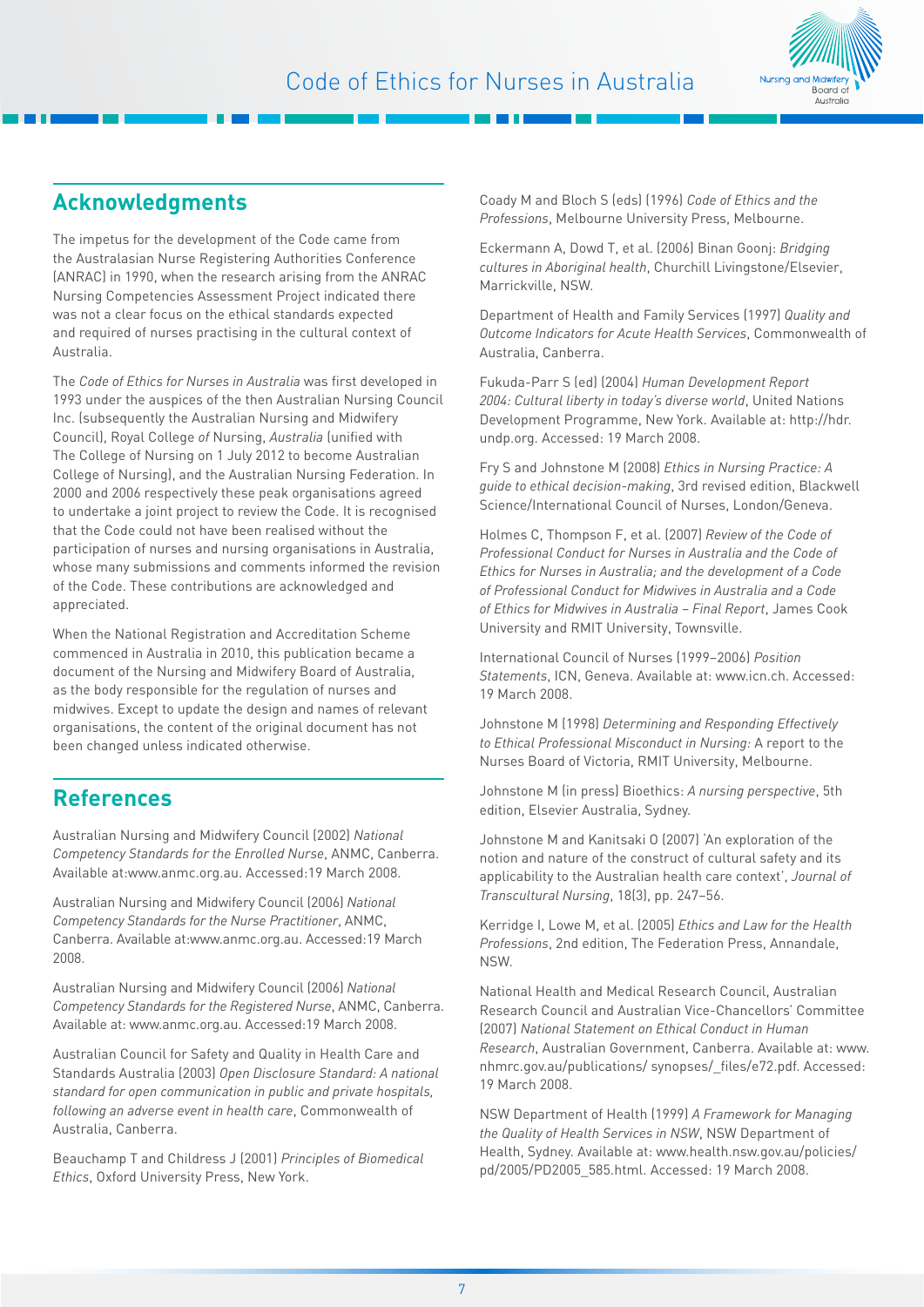

Reconciliation Australia (2005) 'Building relationships for change between Indigenous and non-Indigenous Australians'. Available at: [www.reconciliation.org.au/i-cms.](http://www.reconciliation.org.au/i-cms )isp. Accessed: 8 November 2007.

Royal College *of* Nursing, *Australia* (1998) *Position Statement: Conscientious objection*, RCNA, Canberra. Available at: www.acn.edu.au. Accessed: 19 March 2008.

Royal College *of* Nursing, *Australia* (2006) *Position Statement: Voluntary euthanasia/assisted suicide*, RCNA, Canberra. Available at: <www.acn.edu.au>[.](http://www.rcna.org.au/ ) Accessed: 19 March 2008.

Thomas D (2004) *Reading Doctors' Writing: Race, politics and power in Indigenous health research* 1870–1969, Aboriginal Studies Press, Canberra.

United Nations (1978) *The International Bill of Human Rights (incorporating the Universal Declaration of Human Rights; International Covenant on Economic, Social and Cultural Rights; International Covenant on Civil and Political Rights; and two Optional Protocols)*, United Nations, New York. [Available at:](http://www.un.org/ )  [www.un.org.](http://www.un.org/ ) Accessed: 19 March 2008.

United Nations (1948) *Universal Declaration of Human Rights*, United Nations. Available at: [www.un.org.](http://www.un.org/ ) Accessed: 19 March 2008.

United Nations (1966) *International Covenant on Civil and Political Rights*, Geneva, United Nations. Available at: [www.](http://www/ )  [un.org.](un.org) Accessed: 19 March 2008.

United Nations (1966) *International Covenant on Economic, Social and Cultural Rights*, Geneva, United Nations. [Available at: www.](http://www.un.org/ ) [un.org.](http://www.un.org/ ) Accessed: 19 March 2008.

World Alliance for Patient Safety (2005) *WHO Draft Guidelines for Adverse Event Reporting and Learning Systems: From information to action*, World Health Organization, Geneva. Available at: [www.](http://www.who.int/ ) [who.int/](http://www.who.int/ )patientsafety/events/05/Reporting\_Guidelines.pdf.

World Health Organization (1948) Constitution of the World Health Organization, WHO, Geneva. Available at: www.<who.int>. Accessed: 19 March 2008.

World Health Organization (2001) Health and Human Rights Publication Series: *25 questions and answers on health and human rights*, WHO Press, Geneva. Availabl[e at: www.who.int.](http://www.who.int/ )  Accessed: 19 March 2008.

World Health Organization (2005) Health and Human Rights Publication Series: *Human rights, health and poverty reduction strategies*, WHO Press, Geneva. Available at[: www.who.int.](http://www.who.int/ )  Accessed: 19 March 2008.

### **Endnotes**

- 1. This also includes nurses involved in other aspects of health and nursing such as planning, policy development, project management and regulatory activities.
- 2. United Nations 1978; World Health Organization 1948, 2001a, 2001b, 2003, 2005; Fukuda-Parr (ed.) 2004.
- 3. International Council of Nurses 1999–2006 (Position statements: e.g. *Nurses and human rights (2006); Cultural and linguistic competence (in press), Mental health (2002); Abuse and violence against nursing personnel (2006); Rights of children (2000); Health services for migrants, refuges and displaced persons (2006); Nurses' role in the care of detainees and prisoners (2006); Nurses' role in providing care to dying patients and their families (2006); Prevention of disability and the care of people with disabilities (2000); Torture, death penalty and participation by nurses in executions (2006); Health information: protecting patient rights (2000); Patient safety (2002); Medical waste: role of nurses and nursing (2004); Reducing environmental and lifestyle-related health hazards (1999).*
- 4. United Nations 1978.
- 5. WHO 2001b.
- 6. WHO 2005.
- 7. WHO 2001b.
- 8. Advice provided by a Torres Strait Islander academic.
- 9. This also includes nurses involved in other aspects of health and nursing such as planning, policy development, project management and regulatory activities.
- 10. The most appropriate term for people who are recipients of care remains controversial. The project team conducting the review of the codes found that: Arguably one of the most significant issues to emerge from the data was the use of contexts, such as 'client' in the Code and the suggestion that this term should be replaced by a more appropriate term, for example: patient; consumer; human being; person(s) and/or people. This stance was strongly supported by the Expert Panel, with one panel member pointing out that there was a trend toward reinstating the use of the term 'patient' in Australia. It is acknowledged that this trend is not universal, and the Canadian Nurses Association (2002) for example, uses the term 'people' or 'person' in its *Code of Ethics*. The use of the term 'patient' is consistent with the nomenclature used in other jurisdictions, however. For example, the UK's Nursing and Midwifery Council (2002) Code refers to both 'patient' and 'client'. The International Council of Nurses repeatedly uses the term 'patient' in its Position Statements (ICN, 2000a, 2002, 2006b), and the American Nurses Association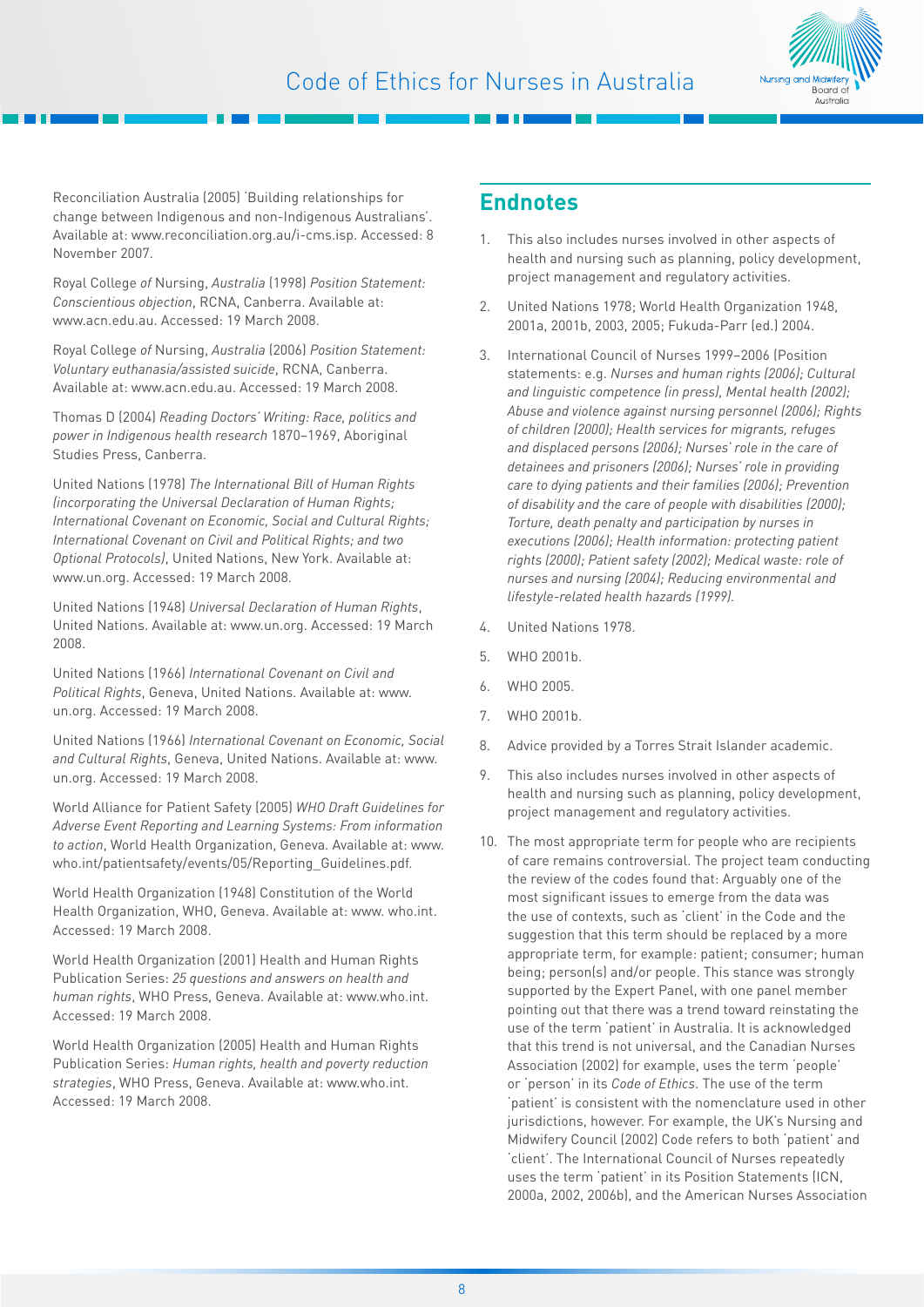

(ANA) (2001) also uses the term 'patient' in its Code of Ethics for Nurses. The term 'patient' entails a special ethical and legal relationship to the nurse or midwife, and to others in the context of professional health care, which does not apply to other 'persons', and is established in ethical discourse in phrases such as 'patient autonomy', 'patient care', 'patient advocacy' and so on. The Project Team has therefore opted for its use in the Codes of Ethics, and proposed that the term 'patient' be defined as 'the recipient of health care services – whether the recipient is an individual, a family, a group or the community'. The Project Team also believes that it is appropriate to use this terminology in the Codes because it 'makes clear that nurses care for groups as well as individuals' and because the term 'patient' can be defined as to include the full range of alternative terms that might be used in different, 'resident' and 'consumer', as well as family, friends, relatives and others associated with the patient where appropriate. Holmes, Thompson et al. (2007) *Review of the Code of Professional Conduct for Nurses in Australia and the Code of Ethics for Nurses in Australia; and the development of a Code of Professional Conduct for Midwives in Australia and a Code of Ethics for Midwives in Australia – Final Report*, Townsville, James Cook University RMIT University. An alternative viewpoint expressed by people who are recipients of health care and health services is that the nomenclature of 'patient' is most inappropriate in 2007. If we ask the 'what are we here for' question about nursing, it is about providing high quality, safe care to people. The very word 'patient' is heavily weighted with notions of paternalism. The language that paints the context of people who are the recipients of health care abounds with terms laden with passivity, compliance, endurance, power imbalance and control. We need to be aware of just how much the language affects our views of the world. The importance of language and who controls it has been widely recognised and articulated by the feminist movement. Dale Spender talks of 'man made language' as defining and controlling the world that women live in. Nurses and midwives object strongly to the 'medicalisation' of health language. However, we could nearly identify a health service provider language as controlling a health consumer's environment. A leading national organisation for recipients of health care is the Consumer Health Forum of Australia. The language of people who have organised in any way to represent the recipients of health services and care have generally called themselves 'health consumers' and identify as 'people' or as an individual 'person'. The continuing use of 'patient' is rejected by these groups and their very strong grounds for this rejection should be respected by nurses.

11. See for example, World Alliance for Patient Safety (2005). Many organisations have guidelines relating to reporting procedures that can be followed in such circumstances. A number of jurisdictions in Australia also have legislation designed to protect people who are whistleblowers. Whistleblowing is defined as the disclosure of information to protect public interest. It is usually disclosure of information: by former or current employees of an organisation; about misconduct, illegal, unethical or illegitimate practices that are within the control of their employers; to persons or an organisation that have the authority or power to take action. The person or organisation to which the disclosure is made may be outside the normal internal reporting systems of the organisation where the person is or was employed. See the Australian Nursing Federation (and some branches') guidelines on whistleblowing.

- 12. According to Johnstone M (in press): A less well recognised yet equally critical core component of the right to health, is cultural liberty and the right that all people have to maintain their 'ethnic, linguistic, and religious identities' – otherwise referred to as 'cultural rights' (Fukuda-Parr 2004). Cultural rights claims entail respect for cultural difference as an active component of human rights and development (Marks 2002). Central to the notion of cultural rights is the recognition that culture is not a static process encompassing a frozen set of values, beliefs and practices. Rather it is a process that is 'constantly recreated as people question, adapt and redefine their values and practices to changing realitiesand exchanges of idea' (Fukuda-Parr 2004, 4).
- 13. This part of the explanatory statement also appears in the *Code of Professional Conduct for Nurses in Australia* and as it goes to the ethical conduct of nurses it has been included in the *Code of Ethics* as well. The power of nurses comes from their capacity to ration or withhold as well as provide comfort, pain relief, personal care and nurturance. People experience abusive power from nurses where they feel themselves required to plead, express gratitude or feel at the mercy of a nurse caring for them. The preceding comments and the commentary in the explanation were made in a response from the Health Consumers Council WA. It was the view of the Health Consumers' Council that kindness is irrefutably a professional quality required of nurses. It is their view that the demonstration of kindness diminishes the discrepancy in power between a nurse and a person in their care, and fosters safety and respect. Although the power relationship issue is addressed in the previous draft of the document, the Council found there was no offering to nurses on how the power differential can be managed. The Council went on to say that one of the greatest areas of complaint about nursing conduct is the absence of compassion or kindness. Conversely, people are most impressed and touched by nurses who are able to demonstrate simple acts of kindness and consideration.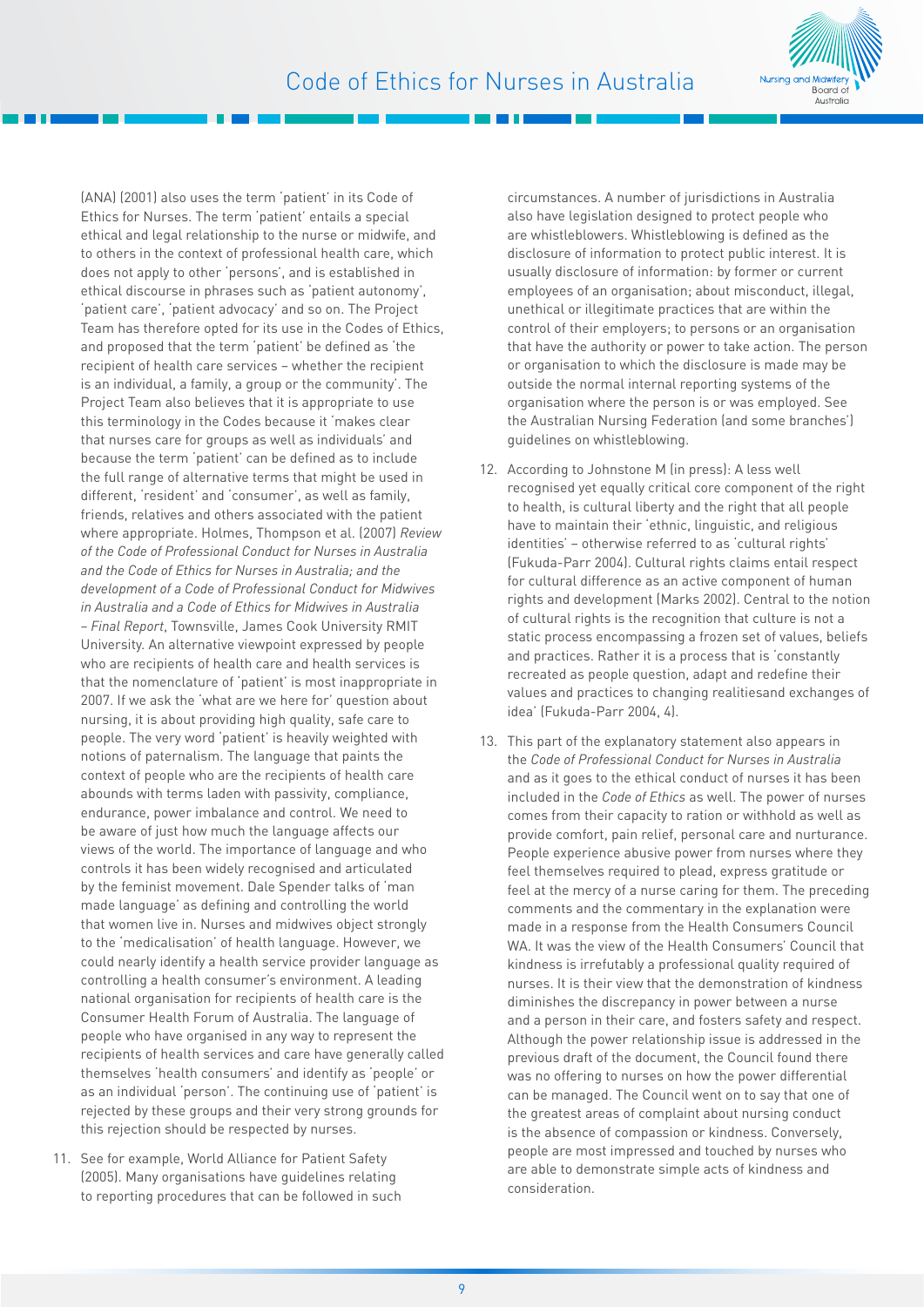

- 14. There is a need for nurses to develop skills and capacity to respond to people speaking languages other than English, especially when they are working in health services where particular cultural groups speaking other languages are a substantial proportion of the local population.
- 15. According to Johnstone (in press): A less well recognised yet equally critical core component of the right to health, is cultural liberty and the right that all people have to maintain their 'ethnic, linguistic, and religious identities' otherwise referred to as 'cultural rights' (Fukuda-Parr 2004). Cultural rights claims involve respect for cultural difference as an active component of human rights and development (Marks 2002). Central to the notion of cultural rights is the recognition that culture is not a static process encompassing a frozen set of values, beliefs and practices. Rather it is a process that is 'constantly recreated as people question, adapt and redefine their values and practices to changing realities and exchanges of idea' (Fukuda-Parr 2004, 4).
- 16. Health status includes living with conditions such as HIV/ AIDS and mental disorders.
- 17. This also includes nurses involved in other aspects of health and nursing such asplanning, policy development, project management and regulatory activities.
- 18. For example, as outlined in Australian Council for Safety and Quality in Health Care and Standards Australia (2003).
- 19. Response from the Health Consumers Council WA. The Council notes that it has seen some extreme and severe impacts for medical and mental health consumers from unprofessional notations in medical records. Nurses must be aware that an attempt to convey an impression about a health consumer to fellow workers during a particular episode of care can have ramifications for the consumer for many years to follow. Consumers can now access their records and can read and interpret the notes written about them. Consumers integrate their own recollections with the notes and develop a perception about the quality and professionalism of the care they received.
- 20. This includes oral, written, statistical, digital and computerised data and other information.
- 21. Including information kept in personnel files. Nurses should also uphold and comply with policies and agreements that exist in Australia regarding the ethical media representation of health consumers and healthrelated matters.
- 22. Including information kept in personnel files.